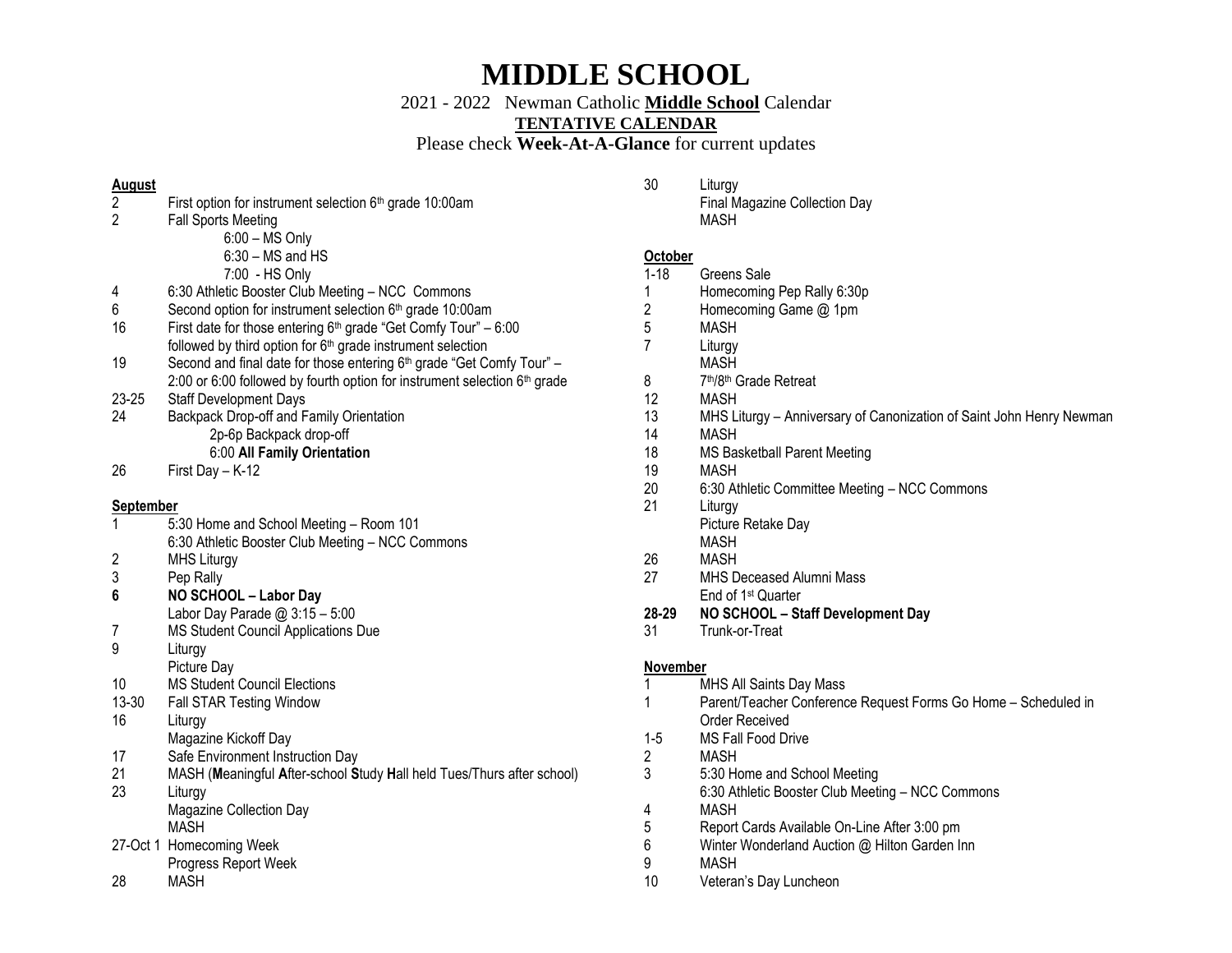2021 - 2022 Newman Catholic **Middle School** Calendar

**TENTATIVE CALENDAR**

Please check **Week-At-A-Glance** for current updates

#### **November (cont'd)**

| 11              | Liturgy<br><b>MASH</b>                                                                         |
|-----------------|------------------------------------------------------------------------------------------------|
| 12              | Last Day to Accept MS Parent/Teacher Conference Sign-Up Forms<br>- Scheduled In Order Received |
| 15              | MS Parent/Teacher Conference Times Go Home                                                     |
| 16              | <b>MASH</b>                                                                                    |
| 17              | 3:00-8:00 Parent/Teacher Conferences                                                           |
| 18              | Liturgy                                                                                        |
|                 | <b>MASH</b>                                                                                    |
| 22              | 3:00-8:00 Parent/Teacher Conferences                                                           |
|                 | Greens Sale Pickup                                                                             |
| 23              | <b>MASH</b>                                                                                    |
| 24-26           | NO SCHOOL - Thanksgiving Break                                                                 |
| 28              | <b>Advent Begins</b>                                                                           |
|                 | 29-Dec 3 Progress Report Week                                                                  |
| 30              | <b>MASH</b>                                                                                    |
|                 |                                                                                                |
| <u>December</u> |                                                                                                |
| $1-3$           | Progress Report Week                                                                           |
| 2               | Liturgy                                                                                        |
|                 | Boy's Basketball Youth Night                                                                   |
|                 | <b>MASH</b>                                                                                    |
| 3               | 6:30 Holiday Parade (line up at 4:00)                                                          |
| 3               | Girl's Basketball Youth Night                                                                  |
| 4               | Grades 5 & 6 Cheesehead League @ Newman                                                        |
| 7               | <b>MASH</b>                                                                                    |
| 8               | MHS Immaculate Conception Liturgy                                                              |
| 9               | <b>MASH</b>                                                                                    |
| 11              | Grades 5 & 6 Cheesehead League @ Newman                                                        |
| 14              | <b>MASH</b>                                                                                    |
| 15              | Scholarship Window Opens                                                                       |
|                 | 6:30 Christmas Concert - Attendance Required                                                   |
| 16              | Liturgy                                                                                        |
|                 | <b>MASH</b>                                                                                    |
| 17              | Boy's Basketball Family & Alumni Night                                                         |

- 18 Grades 5 & 6 Cheesehead League @ Newman
- 21 Christmas Spirit Day

#### **22-Jan.2 NO SCHOOL - Christmas Break**

#### **January**

- **1-2 NO SCHOOL – Christmas Break**
- 3 Classes Resume
- 4 MASH
- 5 Athletic Booster Club Meeting NCC Commons
- 6 MHS Liturgy
- MASH
- 7 Safe Environment Instruction Make-up Day Girl's Basketball Family & Alumni Night
- 8 Grades 5 & 6 Cheesehead League @ Newman
- 10-21 Winter STAR Testing Window Open
- 11 MASH
- 13 Liturgy MS Only MASH
- 14 12:00-2:00 Cardinal Mentoring Day End of 2nd Quarter
- **17-18 NO SCHOOL – Staff Development**
- $19<sup>2</sup>$ 3rd Quarter Begins
- 19 6:30 Future Freshman Parent Info Night (8th grade Students entering HS)
- 20 Liturgy MASH
- 21 Report Cards Available Online after 3:00 pm
- 25 MASH
- $26<sup>2</sup>$ 5<sup>th</sup> Grade Parent – Middle School Information Night
- 27 Liturgy
- MASH
- 29 Diocese of La Crosse Brains and Brawn Tournament
- 31-Feb 4 Catholic Schools Week

### **February**

- 1-4 Catholic Schools Week
- 1 Enrollment, WPCP & GAP Window Opens MASH
- 2 5:30 Home and School Meeting 6:30 Athletic Booster Club Meeting – NCC Commons
- 3 Catholic Schools Week Mass MASH
- 7 Faith Literacy Testing Window Open Diocese of La Crosse

### **February (cont'd)**

8 Parent/Teacher Conference forms go home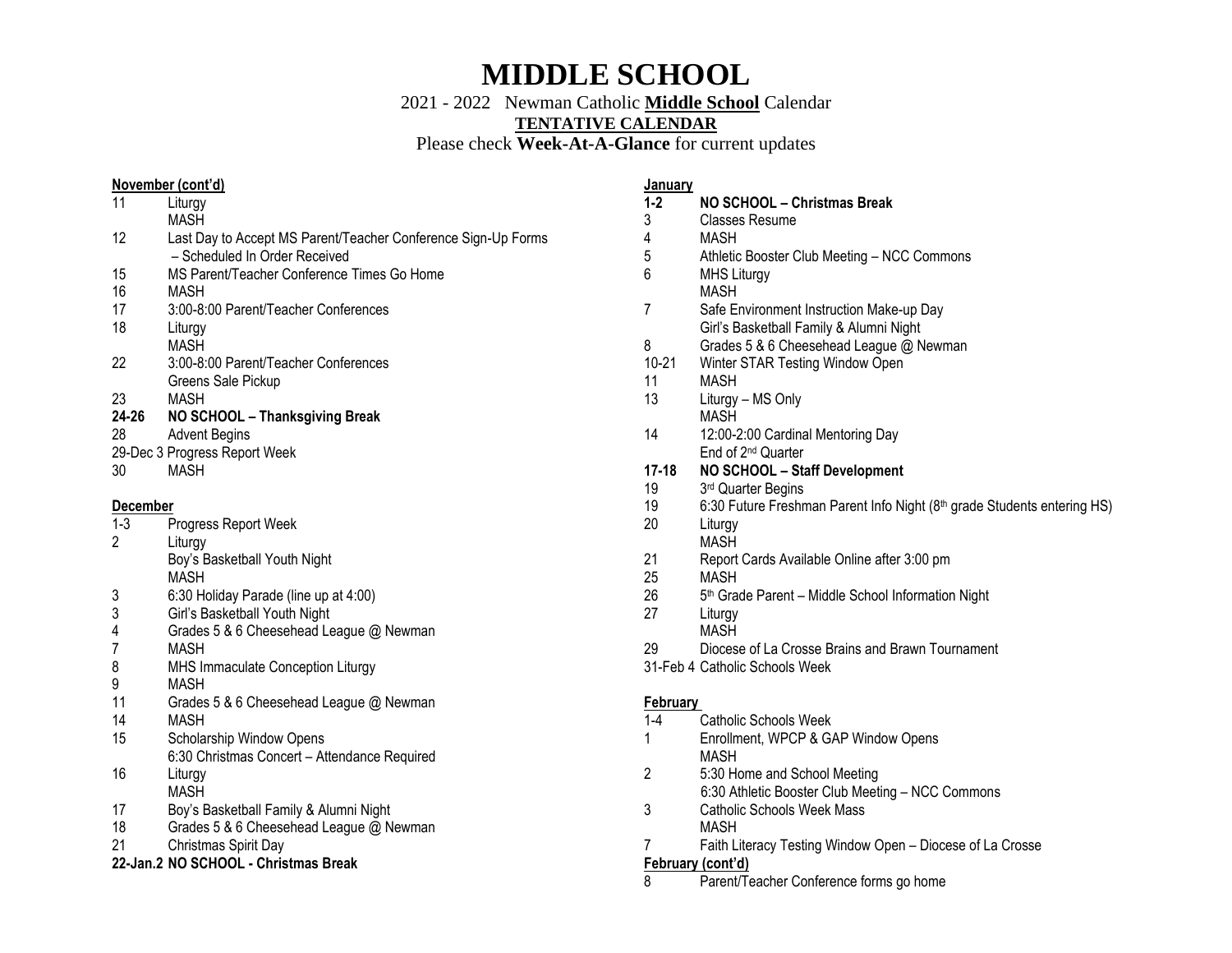2021 - 2022 Newman Catholic **Middle School** Calendar

**TENTATIVE CALENDAR**

Please check **Week-At-A-Glance** for current updates

### MASH

| 10                                 | Liturgy<br><b>MASH</b>                                     |  |
|------------------------------------|------------------------------------------------------------|--|
| 14                                 | Valentine Spirit Day                                       |  |
| 14-18                              | Progress Report Week                                       |  |
| 15                                 | <b>MASH</b>                                                |  |
| 16                                 | Last day to turn in Parent/Teacher Conference forms        |  |
| 17                                 | Liturgy                                                    |  |
|                                    | <b>MASH</b>                                                |  |
| 18                                 | Solo & Ensemble Festival @ Marshfield Columbus High School |  |
|                                    | Parent/Teacher Conference Times go home                    |  |
| 21                                 | NO SCHOOL - Presidents Day (possible weather make-up day)  |  |
| 22                                 | <b>MASH</b>                                                |  |
| 23                                 | Parent/Techer Conferences 3:00-8:00                        |  |
| 24                                 | Liturgy                                                    |  |
|                                    | <b>MASH</b>                                                |  |
| <b>March</b>                       | <b>Middle School Month</b>                                 |  |
| 1                                  | <b>MASH</b>                                                |  |
| 2                                  | MHS Liturgy - Ash Wednesday                                |  |
|                                    | 6:30 Athletic Booster Club Meeting - NCC Commons           |  |
| 3                                  | <b>MASH</b>                                                |  |
| 8                                  | <b>MASH</b>                                                |  |
| 10                                 | Liturgy                                                    |  |
| 11                                 | <b>MASH</b>                                                |  |
| 15                                 | <b>NO SCHOOL Spring Regional</b><br><b>MASH</b>            |  |
| 16                                 | St. Patrick's Spirit Day                                   |  |
| 17                                 | Liturgy                                                    |  |
|                                    | <b>MASH</b>                                                |  |
| 18                                 | End of 3rd Quarter                                         |  |
|                                    | 21-May 6 Forward Exam Testing Window Opens                 |  |
| 3/21-3/25 NO SCHOOL - Spring Break |                                                            |  |
| 28                                 | <b>Classes Resume</b>                                      |  |
|                                    | Start of 4 <sup>th</sup> Quarter                           |  |
|                                    | Report Cards Online after 3:00 pm                          |  |
| 29                                 | MASH                                                       |  |
| 31                                 | Liturgy                                                    |  |
|                                    | MASH                                                       |  |
|                                    |                                                            |  |
|                                    | Grades 6-11 Scholarship Application Due                    |  |

## **April**

| $1-22$         | Spring Plant Sale begins                                                |
|----------------|-------------------------------------------------------------------------|
| $4 - 14$       | Spring STAR Testing Window Open                                         |
| 5              | <b>MASH</b>                                                             |
| 6              | 5:30 Home & School Meeting                                              |
|                | 6:30 Athletic Booster Club Meeting - NCC Commons                        |
|                | MS/HS Concert Choir Festival @ Newman - 8 <sup>th</sup> Grade Required  |
| 7              | Liturgy<br><b>MASH</b>                                                  |
| 9              | Cabin Fever                                                             |
| 12             | <b>MASH</b>                                                             |
| 13             | Liturgy                                                                 |
|                | 6:30 Athletic Committee Meeting                                         |
| 14             | <b>MASH</b>                                                             |
|                |                                                                         |
| 15             | NO SCHOOL - Good Friday                                                 |
|                | <b>WPCP Closes</b>                                                      |
| 17             | <b>Easter Sunday</b>                                                    |
| 18<br>19       | NO SCHOOL - Easter Monday (Possible Weather Make-up Day)<br><b>MASH</b> |
| 21             | Liturgy                                                                 |
|                | <b>MASH</b>                                                             |
|                | MS/HS Concert Band @ Edgar-Grade 8 Required                             |
| 25-29          | Progress Report Week                                                    |
| 26             | <b>MASH</b>                                                             |
| 28             | Liturgy                                                                 |
|                | <b>MASH</b>                                                             |
|                |                                                                         |
| <b>May</b>     |                                                                         |
| 2              | 6:30 MS Spring Concert - Attendance Required<br><b>MASH</b>             |
| 3<br>4         |                                                                         |
|                | Liturgy<br>5:00 Booster Club Spring Cookout                             |
|                | 6:30 Booster Club Meeting following cookout - Commons                   |
| 5              | Liturgy                                                                 |
|                | <b>MASH</b>                                                             |
| 6              | NO SCHOOL - Staff Development                                           |
| $\overline{7}$ | State Solo & Ensemble @ UWSP                                            |
| 10             | <b>MASH</b>                                                             |